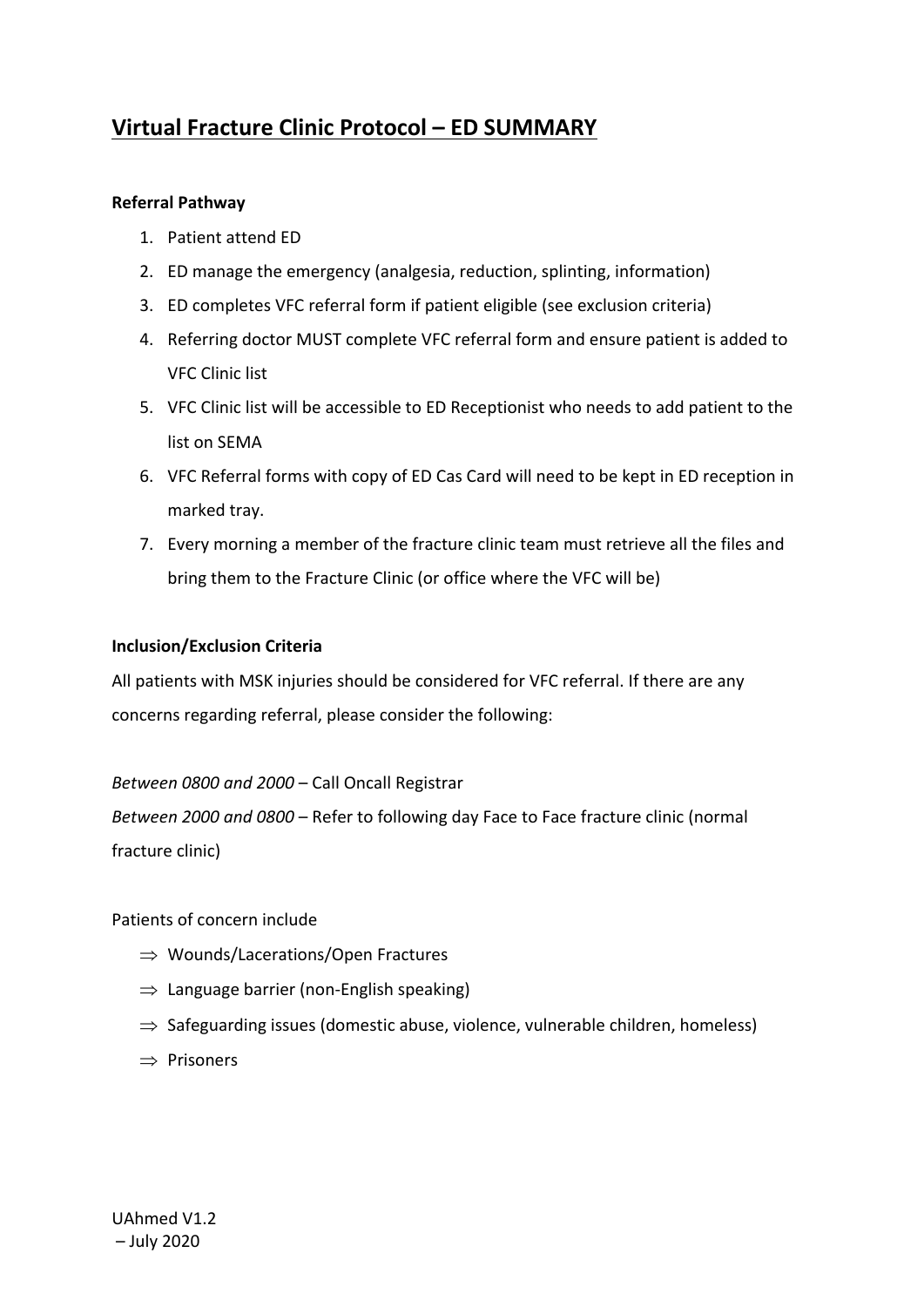All other patients should be optimally managed in ED however if there are any clinical concerns please liaise as needed with the Trauma team. Please review the ED Management Guide.

#### **Patient Safety**

Concerns about patient safety with any change are always legitimate. However, efforts to minimise this with organisation and contingencies make this a safe process

Safety Structure 1 – Emergency Department The ED will be provided with a departmentally approved Emergency Management Guidance which will give a full list of cases and the management/referral expectation

Safety Structure 2 – Emergency Department There will still be provision of an oncall team for trauma which will provide support in any cases of clinical concern.

Safety Structure 3 – Emergency Department Out of hours (2000-0800) the ED will have an option to refer patients to the face to face clinic if cases of clinical concern

Safety Structure 4 – Trauma Team @ VFC All referrals need to be cross-checked against the SEMA VFC clinic list. Any discrepancy needs to be immediately chased up.

Safety Structure 5 – Learning Any identified error (perceived or otherwise) needs to be reviewed within a week, and this needs to be prospectively recorded.

Safety Structure 6 – Feedback Pathways Robust pathways to be finalised between Trauma, ED and Therapy teams to ensure that all learning points are shared openly and constructively.

UAhmed V1.2 – July 2020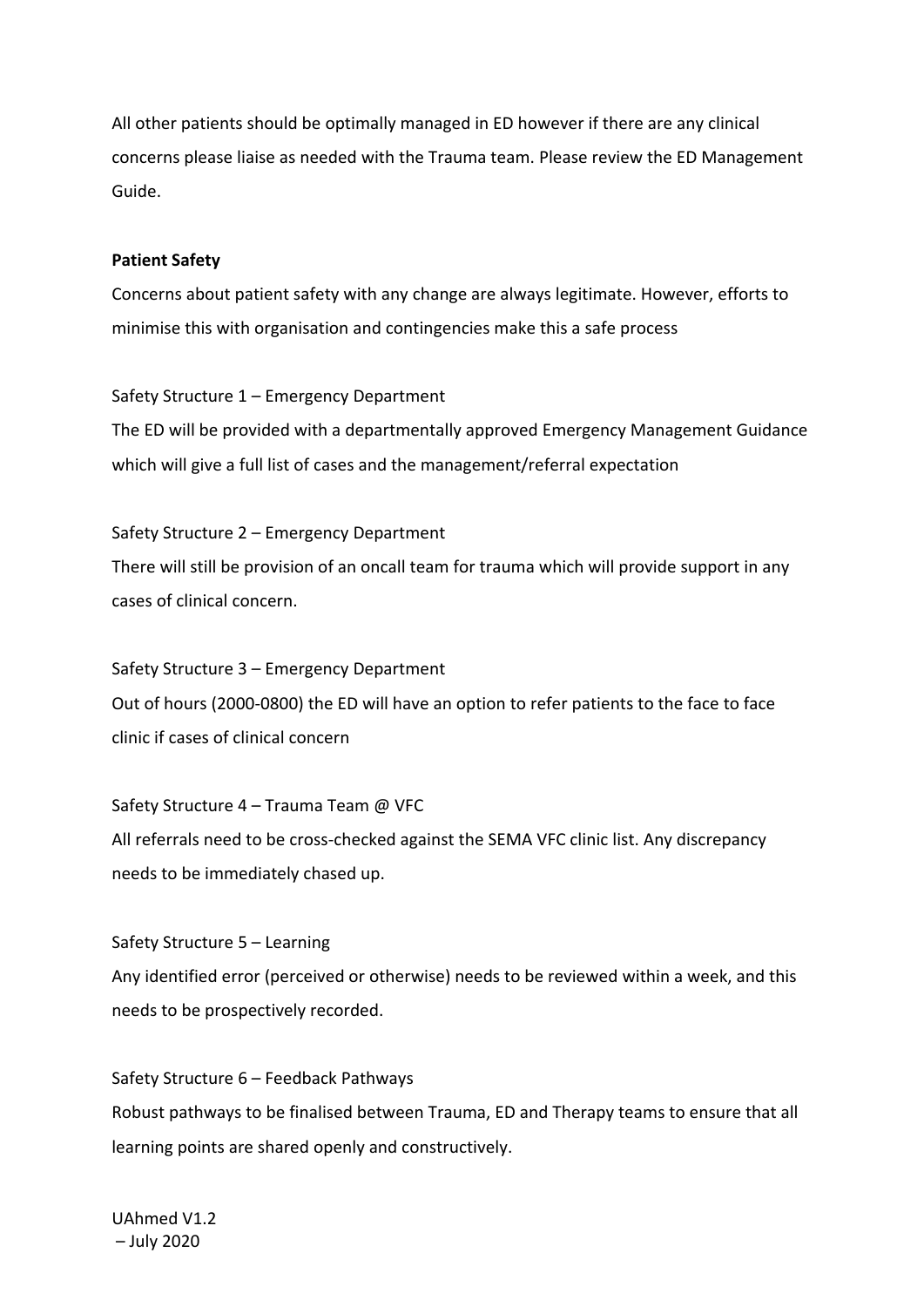#### Safety Structure 8 – Documentation

The referral documentation from ED and the VFC documentation from clinic needs to be perfect. This is a habit and will require positive reinforcement.

#### **Practical Elements**

- $\Rightarrow$  The VFC will run alongside a reduced F2F fracture clinic so staff available may include 2 consultants (potentially upper limb and lower limb partnership)
- $\Rightarrow$  ED need to fully engage with the process, the risk to patients can be high unless documentation is complete, thorough and more importantly the clinical treatment has to be the best possible i.e. fractures need to be reduced to a good position before discharge not just plastered.
- $\Rightarrow$  All injuries that are manipulated must have a post manipulation xray
- **VTE Prophylaxis in Lower Limb Injuries – TO BE DISCUSSED**
	- $\circ$  ED should be given guidance as to provision of prophylaxis. This is going to need to be a joint venture because ED usually provide enough VTE to cover patients till their fracture clinic appointment.

#### **VFC Governance**

Until the implementation of IT solutions to allow for ED referrals to be viewed by VFC staff this has to be done robustly using paper forms.

#### **Accountability**

- $\Rightarrow$  Until a patient has been reviewed in VFC accountability for appropriate management rests with ED. This will be supported, as requested, by Trauma.
- $\Rightarrow$  ED must ensure that the VFC form is completely legibly in a through way with documentation of time, date and identity of clinician including GMC
- $\Rightarrow$  The evaluating clinician must ensure that the patient has been added to the SEMA list.
- $\Rightarrow$  If at the beginning of VFC there is a discrepancy between the SEMA VFC list and the physical referral forms, then this must be resolved to ensure no patients are missed.
- $\Rightarrow$  Following a VFC review the accountability rests with the Trauma team.